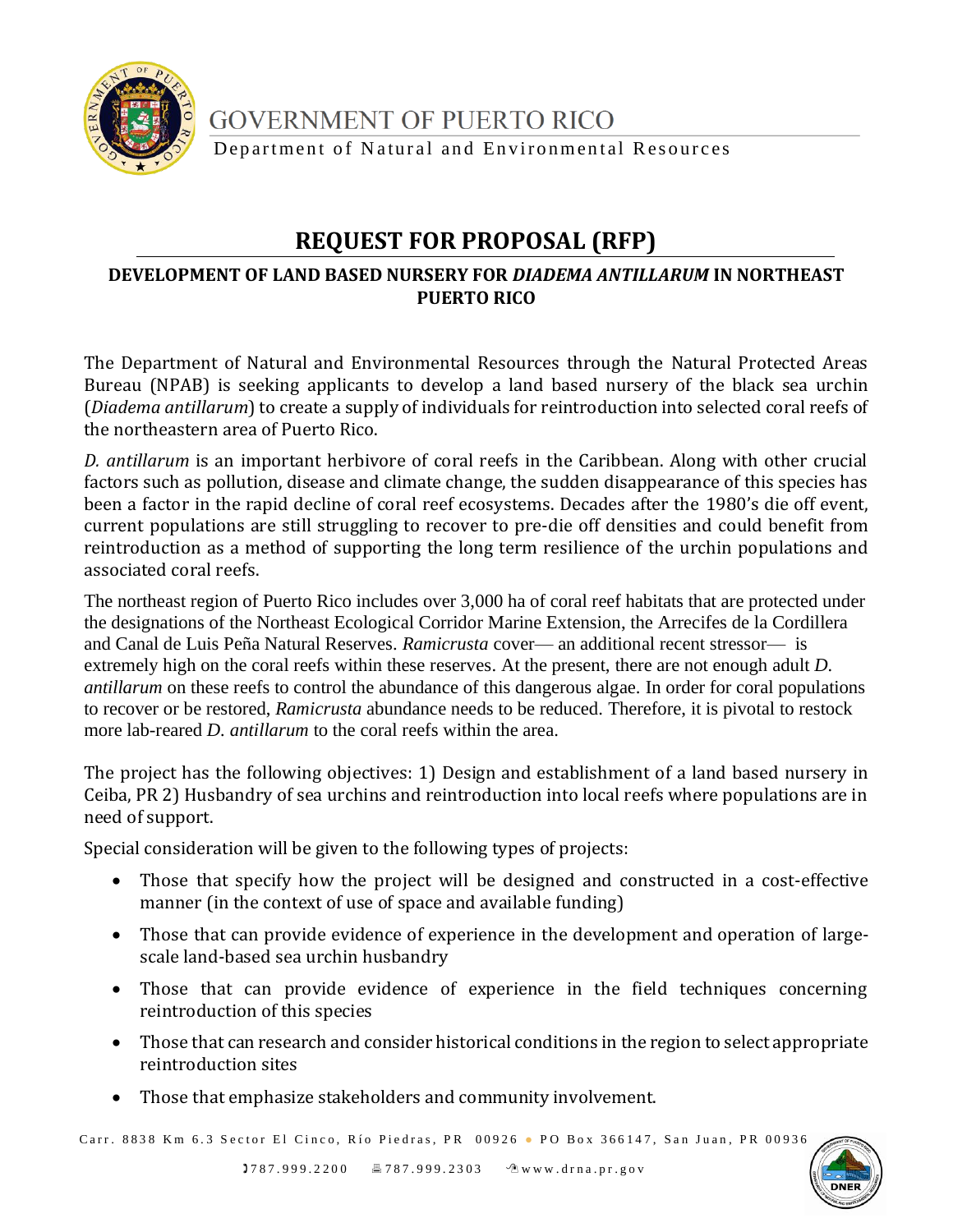Request for Proposal Page 2

Tasks:

- Must comply with federal and commonwealth laws and regulatory as applicable like: Puerto [Rico Environmental Public Policy Law,](http://drna.pr.gov/documentos/ley-num-416-de-22-de-septiembre-de-2004/) [National Environmental Policy Act \(NEPA\),](https://www.epa.gov/nepa/what-national-environmental-policy-act) Regulation 4860, Regulation for the Management of Vulnerable and Endangered Species in the Commonwealth of Puerto Rico, among others.
- Develop a workplan in junction with DNER personnel.
- Planning, design, request permits and implement the project.
- Submit quarterly progress reports and with each invoice.
- Coordinate the design and development of a land-based sea urchin nursery in Ceiba, PR (Phase 1)
- Develop a plan for the implementation of the reintroduction phase (Phase 2)
- Hire personnel that will oversee field operations of both Phase 1 and 2
- Coordinate any and all restoration actions with DNER personnel and interested stakeholders
- Submit a final report summarizing the following:
	- o Methodology used to design and implement the project
	- o Data summary and findings
	- o Lessons learned over the course of the project
	- o Recommendations for future or follow-up work

**Proposal content: The proposal should not exceed 10 pages in length. Pages in excess of 10 will not be reviewed.** The proposal should address the following items in a concise and yet complete manner and offer all the necessary information for the evaluation the proposal:

- (1) Title page.
	- Project title
	- Project team/Project team organization include name, title, affiliations and contact information of the project leader and key personnel.
	- Project Cost-including deliverables (progress report, etc)
	- Abstract- describe briefly the project being proposed, and any important details.
- (2) Proposal Narrative:
	- **Goals and Objectives**
	- **Methodology** outline project design and describe tasks that will be completed to meet the project objectives
	- **Roles and Responsibilities** define the roles and responsibilities of all project participants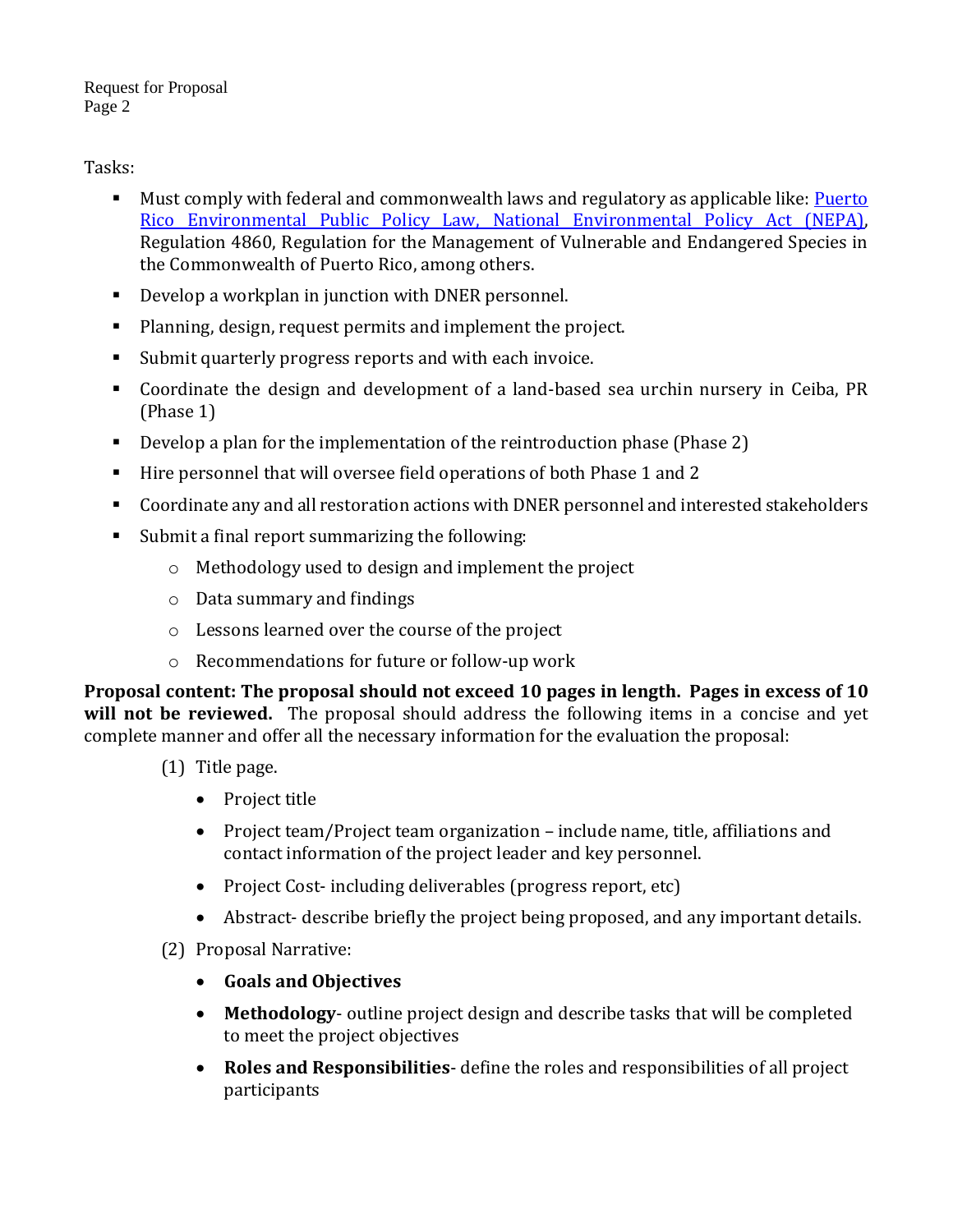Request for Proposal Page 3

- **Relevant Experience-**briefly describe relevant experience of the project leader and partners.
- **Outputs, Outcomes, and Evaluation** specify the expected products and results that will be produced over the course of the project. Discuss the methods to evaluate the effectiveness and success of the project.
- **Project Schedule** dates of starting and finishing project, as well as a detailed time frame regarding reports, milestones and/or specific activities.
- **Project Budget –** matching funds are encouraged, but not required.

**Eligibility**: All entities authorized to work in Puerto Rico

Available funding: \$412,000 This project will be implemented in two phases: 1) Coordinate the design and development of a land-based sea urchin nursery in Ceiba, PR; 2) Develop a plan for and implement the reintroduction phase

**Estimated Timeframe:** December 2021 through November 2023

## **Submittal**: **All proposals must be received by 4:00pm EST on Friday November 19, 2021**.

Applicants should submit both an electronic and hardcopy of their proposal as follows:

- Digital- pdf or *Microsoft Word* documents. Should be sent at rcolon@drna.pr.gov
- Hard copy- Encouraged but not required. Hard copies should be delivered to:

### **Dr. Ricardo J. Colón-Rivera Department of Environment and Natural Resources Bureau of Natural Protected Areas Edificio Cruz A. Matos Carr. 8838 km 6.3 El Cinco Río Piedras, PR 00936**

**Proposal Evaluation Process:** Proposals that meet all the requirements of this RFP will be evaluated by a review team of the NPAB. Proposals will be evaluated on the applicant's demonstrated ability to perform the tasks previously described. Evaluating the effectiveness of the proposed practices and partners involved will also weigh heavily. The criteria that will be used to evaluate the Proposals will be:

- a. Comprehensiveness of the proposal.
- b. Individual or firm's experience and history of performance on similar projects, regarding such factors as quality of work, cost control, and ability to meet schedule.
- c. Adequacy of technical staff, as demonstrated by experience, education, and potential project role.
- d. Firm or individual understands of the services required by the DNER.